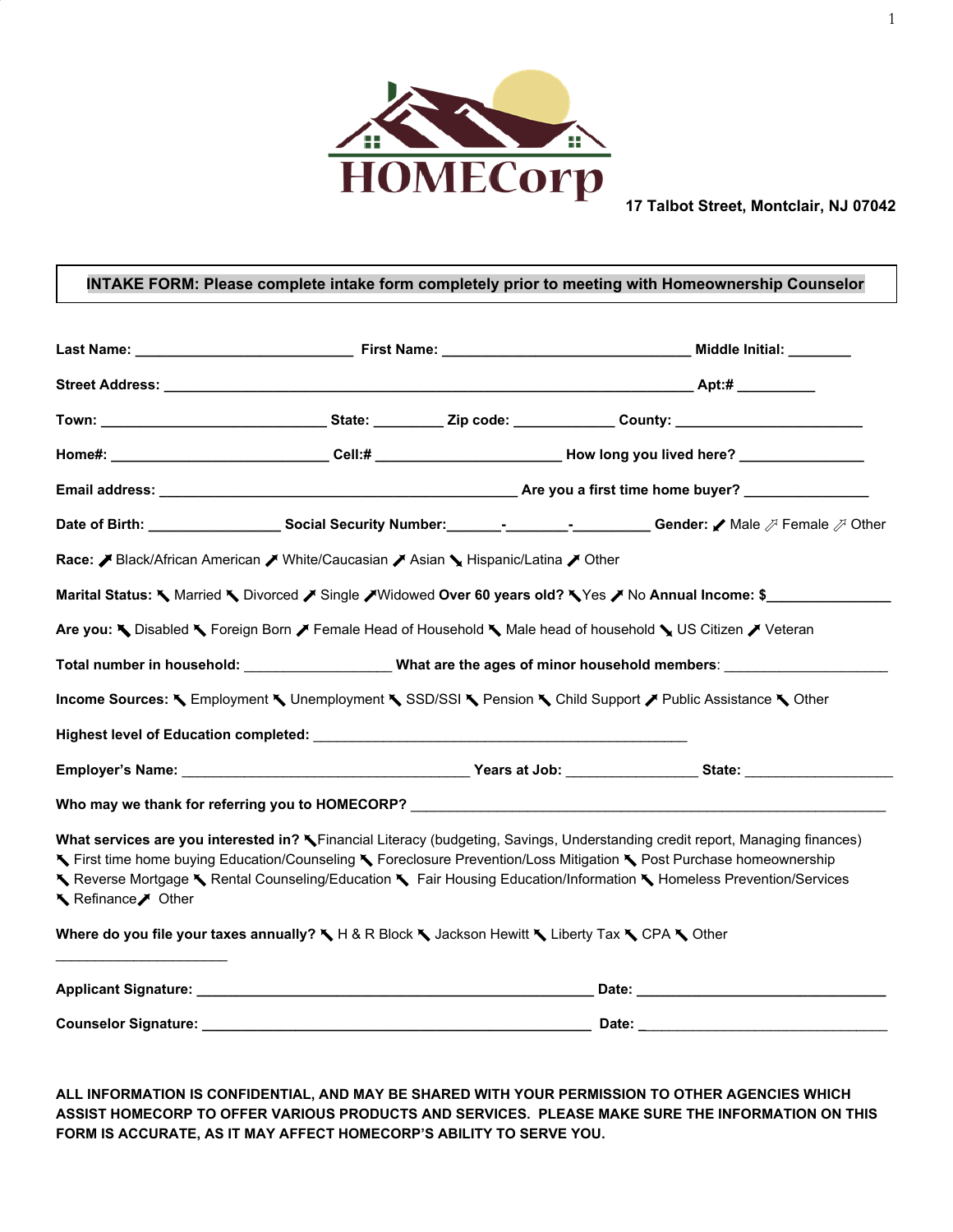

Г

#### **17 Talbot Street, Montclair, NJ 07042**

|               |                                                                                            |  | Town: _________________________State: _____________Zip code: _______________County:_________________                                                                                                                                                                                                                                                                                       |  |
|---------------|--------------------------------------------------------------------------------------------|--|--------------------------------------------------------------------------------------------------------------------------------------------------------------------------------------------------------------------------------------------------------------------------------------------------------------------------------------------------------------------------------------------|--|
|               |                                                                                            |  | Home#: _______________________________Cell#: __________________________________How long you lived there? ___________                                                                                                                                                                                                                                                                       |  |
|               |                                                                                            |  |                                                                                                                                                                                                                                                                                                                                                                                            |  |
|               |                                                                                            |  |                                                                                                                                                                                                                                                                                                                                                                                            |  |
|               | Race: KAfrican American/Black K Asian K Hispanic/Latino K Caucasian/White K other          |  |                                                                                                                                                                                                                                                                                                                                                                                            |  |
|               |                                                                                            |  | Marital Status: Warried V Divorced V Single Widowed Over 60 years old: Ves V No Annual Income:                                                                                                                                                                                                                                                                                             |  |
| $\frac{1}{2}$ |                                                                                            |  |                                                                                                                                                                                                                                                                                                                                                                                            |  |
|               |                                                                                            |  | Are you: NDisabled N Foreign Born NFemale head of household NMale head of household NUS citizen N Veteran                                                                                                                                                                                                                                                                                  |  |
|               |                                                                                            |  | Total number in household: __________________What are the ages of minor household minors: ____________________                                                                                                                                                                                                                                                                             |  |
|               |                                                                                            |  | Income Sources: < Employment < Unemployment < SSD/SSI < Pension < Child Support < Public Assistance < Other                                                                                                                                                                                                                                                                                |  |
|               |                                                                                            |  |                                                                                                                                                                                                                                                                                                                                                                                            |  |
|               |                                                                                            |  | Employer's Name:___________________________________Years at Job: _________________State: _____________________                                                                                                                                                                                                                                                                             |  |
|               |                                                                                            |  | Who may we thank for referring you to Homecorp? _________________________________                                                                                                                                                                                                                                                                                                          |  |
|               |                                                                                            |  | Which Services are you interested in? X Financial Literacy (budgeting, savings, understanding credit report, managing finances)<br>KFirst time home buying Education/Counseling KForeclosure Prevention/Loss Mitigation KPost purchase homeownership KReverse<br>Mortgage KRental Counseling/Education KFair Housing Education/Information KHomeless Prevention/Services KRefinance KOther |  |
|               | Where do you file your taxes annually? \H&R block \Jackson Hewitt \Liberty Tax \CPA \Other |  |                                                                                                                                                                                                                                                                                                                                                                                            |  |
|               |                                                                                            |  |                                                                                                                                                                                                                                                                                                                                                                                            |  |

#### **ALL INFORMATION IS CONFIDENTIAL, AND MAY BE SHARED WITH YOUR PERMISSION TO OTHER AGENCIES WHICH ASSIST HOMECORP TO OFFER VARIOUS PRODUCTS PRODUCTS AND SERVICES. PLEASE MAKE SURE THE INFORMATION**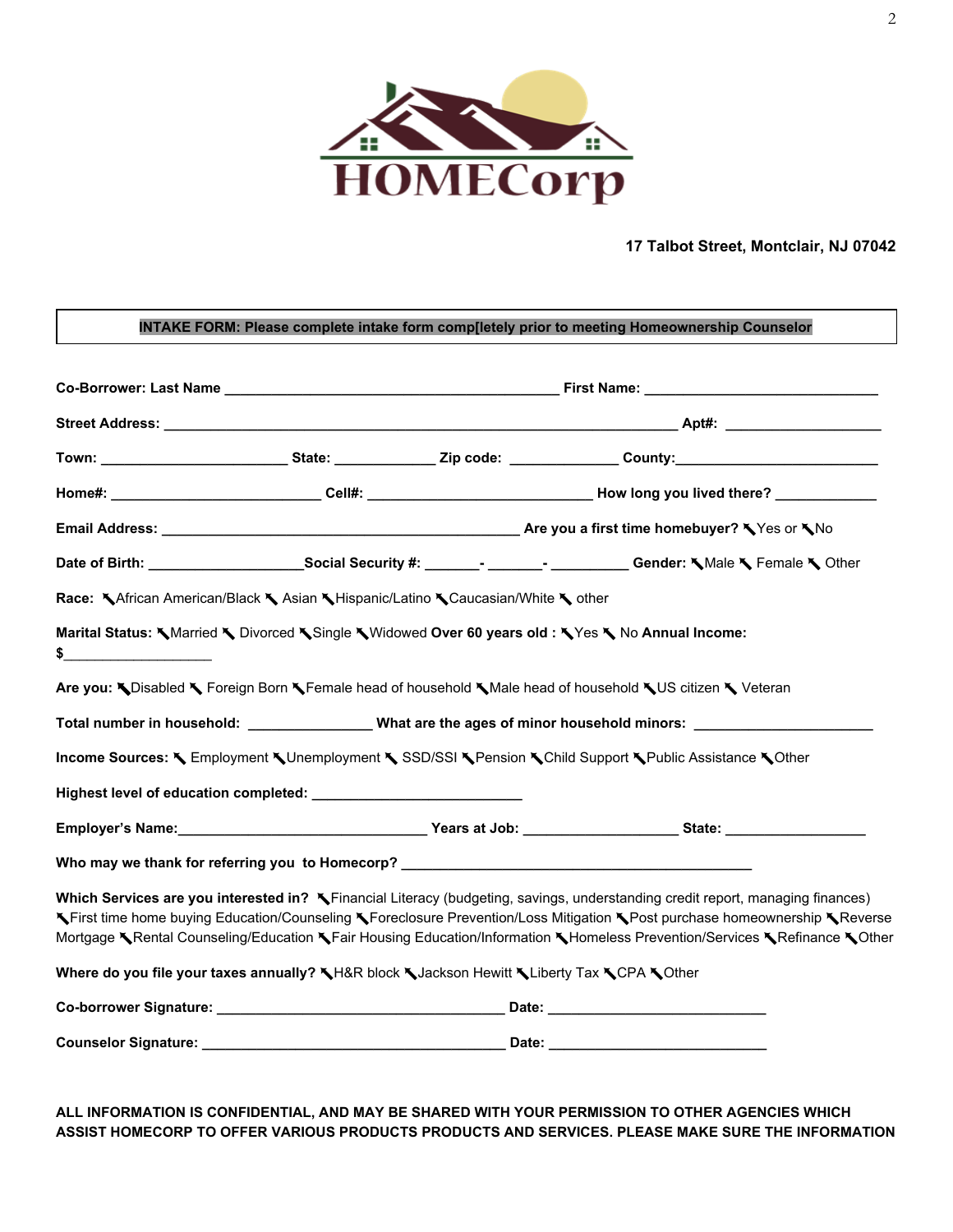

### **Client Action Plan**

| Name:                                | <u> 1980 - Johann Stoff, deutscher Stoffen und der Stoffen und der Stoffen und der Stoffen und der Stoffen und der</u> | File #:                                                                                                                                                                                                                                                                                                                                                                                                                     | Date:                                                                                                                                                                                                                          |
|--------------------------------------|------------------------------------------------------------------------------------------------------------------------|-----------------------------------------------------------------------------------------------------------------------------------------------------------------------------------------------------------------------------------------------------------------------------------------------------------------------------------------------------------------------------------------------------------------------------|--------------------------------------------------------------------------------------------------------------------------------------------------------------------------------------------------------------------------------|
| <b>Housing Need:</b>                 |                                                                                                                        |                                                                                                                                                                                                                                                                                                                                                                                                                             |                                                                                                                                                                                                                                |
| <b>Housing Goal:</b>                 |                                                                                                                        |                                                                                                                                                                                                                                                                                                                                                                                                                             |                                                                                                                                                                                                                                |
| <b>Type of Service:</b>              |                                                                                                                        |                                                                                                                                                                                                                                                                                                                                                                                                                             |                                                                                                                                                                                                                                |
| □Budgeting or Money Management       |                                                                                                                        | □Pre-purchase Counseling                                                                                                                                                                                                                                                                                                                                                                                                    |                                                                                                                                                                                                                                |
| □Credit Review                       |                                                                                                                        | □Debt Repayment                                                                                                                                                                                                                                                                                                                                                                                                             |                                                                                                                                                                                                                                |
| □Mortgage Delinquency                |                                                                                                                        | $\Box$ Other                                                                                                                                                                                                                                                                                                                                                                                                                | <u> 1989 - Johann Barbara, martin amerikan basar dan berasal dan berasal dalam basar dalam basar dalam basar dala</u>                                                                                                          |
|                                      |                                                                                                                        |                                                                                                                                                                                                                                                                                                                                                                                                                             |                                                                                                                                                                                                                                |
| <b>Budget Assessment Summary:</b>    |                                                                                                                        |                                                                                                                                                                                                                                                                                                                                                                                                                             |                                                                                                                                                                                                                                |
|                                      | <b>Total Gross Monthly Income</b>                                                                                      | \$<br>$\frac{1}{1-\frac{1}{1-\frac{1}{1-\frac{1}{1-\frac{1}{1-\frac{1}{1-\frac{1}{1-\frac{1}{1-\frac{1}{1-\frac{1}{1-\frac{1}{1-\frac{1}{1-\frac{1}{1-\frac{1}{1-\frac{1}{1-\frac{1}{1-\frac{1}{1-\frac{1}{1-\frac{1}{1-\frac{1}{1-\frac{1}{1-\frac{1}{1-\frac{1}{1-\frac{1}{1-\frac{1}{1-\frac{1}{1-\frac{1}{1-\frac{1}{1-\frac{1}{1-\frac{1}{1-\frac{1}{1-\frac{1}{1-\frac{1}{1-\frac{1}{1-\frac{1}{1-\frac{1}{1-\frac{1$ |                                                                                                                                                                                                                                |
|                                      | <b>Monthly Mortgage/Rent</b>                                                                                           | \$<br><u> 1970 - Jan Sarajević, politik po</u>                                                                                                                                                                                                                                                                                                                                                                              |                                                                                                                                                                                                                                |
|                                      | <b>Housing Ratio</b>                                                                                                   | %                                                                                                                                                                                                                                                                                                                                                                                                                           |                                                                                                                                                                                                                                |
|                                      | <b>Net Monthly Income</b>                                                                                              | \$<br><u> 1989 - Jan Barnett, fransk politiker</u>                                                                                                                                                                                                                                                                                                                                                                          |                                                                                                                                                                                                                                |
|                                      | <b>Total Monthly Living Expense</b>                                                                                    | \$<br><u> a shekara ta 1999 a shekara ta 1991 a shekara t</u>                                                                                                                                                                                                                                                                                                                                                               |                                                                                                                                                                                                                                |
|                                      | <b>Monthly Debt Obligation</b>                                                                                         | \$<br>$\overline{\phantom{a}}$ and $\overline{\phantom{a}}$ and $\overline{\phantom{a}}$                                                                                                                                                                                                                                                                                                                                    |                                                                                                                                                                                                                                |
|                                      | <b>Discretionary Income Left Over</b>                                                                                  | \$<br><u> 1989 - Jan Barnett, politik e</u>                                                                                                                                                                                                                                                                                                                                                                                 |                                                                                                                                                                                                                                |
|                                      | DTI                                                                                                                    | $\%$                                                                                                                                                                                                                                                                                                                                                                                                                        |                                                                                                                                                                                                                                |
|                                      |                                                                                                                        |                                                                                                                                                                                                                                                                                                                                                                                                                             |                                                                                                                                                                                                                                |
| <b>Client Obstacles:</b>             |                                                                                                                        |                                                                                                                                                                                                                                                                                                                                                                                                                             |                                                                                                                                                                                                                                |
| 1                                    |                                                                                                                        |                                                                                                                                                                                                                                                                                                                                                                                                                             |                                                                                                                                                                                                                                |
| 2                                    | <u> 1989 - Johann Stoff, deutscher Stoffen und der Stoffen und der Stoffen und der Stoffen und der Stoffen und der</u> |                                                                                                                                                                                                                                                                                                                                                                                                                             |                                                                                                                                                                                                                                |
| 3                                    |                                                                                                                        |                                                                                                                                                                                                                                                                                                                                                                                                                             |                                                                                                                                                                                                                                |
| <b>Counselor Strategies:</b>         |                                                                                                                        |                                                                                                                                                                                                                                                                                                                                                                                                                             |                                                                                                                                                                                                                                |
| $\mathbf{1}$                         | <u> 1980 - Johann Stoff, deutscher Stoffen und der Stoffen und der Stoffen und der Stoffen und der Stoffen und d</u>   |                                                                                                                                                                                                                                                                                                                                                                                                                             |                                                                                                                                                                                                                                |
| $\mathbf{2}^{\prime}$                | <u> 1989 - Johann Harry Harry Harry Harry Harry Harry Harry Harry Harry Harry Harry Harry Harry Harry Harry Harry</u>  |                                                                                                                                                                                                                                                                                                                                                                                                                             |                                                                                                                                                                                                                                |
| 3                                    | <u> 1980 - Jan Samuel Barbara, martin da shekara 1980 - An tsara 1980 - An tsara 1980 - An tsara 1980 - An tsara</u>   |                                                                                                                                                                                                                                                                                                                                                                                                                             |                                                                                                                                                                                                                                |
| <b>Clients Tasks with Timelines:</b> |                                                                                                                        |                                                                                                                                                                                                                                                                                                                                                                                                                             |                                                                                                                                                                                                                                |
| 1                                    |                                                                                                                        |                                                                                                                                                                                                                                                                                                                                                                                                                             |                                                                                                                                                                                                                                |
| 2                                    |                                                                                                                        |                                                                                                                                                                                                                                                                                                                                                                                                                             |                                                                                                                                                                                                                                |
| 3                                    |                                                                                                                        |                                                                                                                                                                                                                                                                                                                                                                                                                             |                                                                                                                                                                                                                                |
| <b>Client Signature:</b>             |                                                                                                                        |                                                                                                                                                                                                                                                                                                                                                                                                                             | Date: the contract of the contract of the contract of the contract of the contract of the contract of the contract of the contract of the contract of the contract of the contract of the contract of the contract of the cont |
| <b>Counselor Signature:</b>          |                                                                                                                        |                                                                                                                                                                                                                                                                                                                                                                                                                             | Date:                                                                                                                                                                                                                          |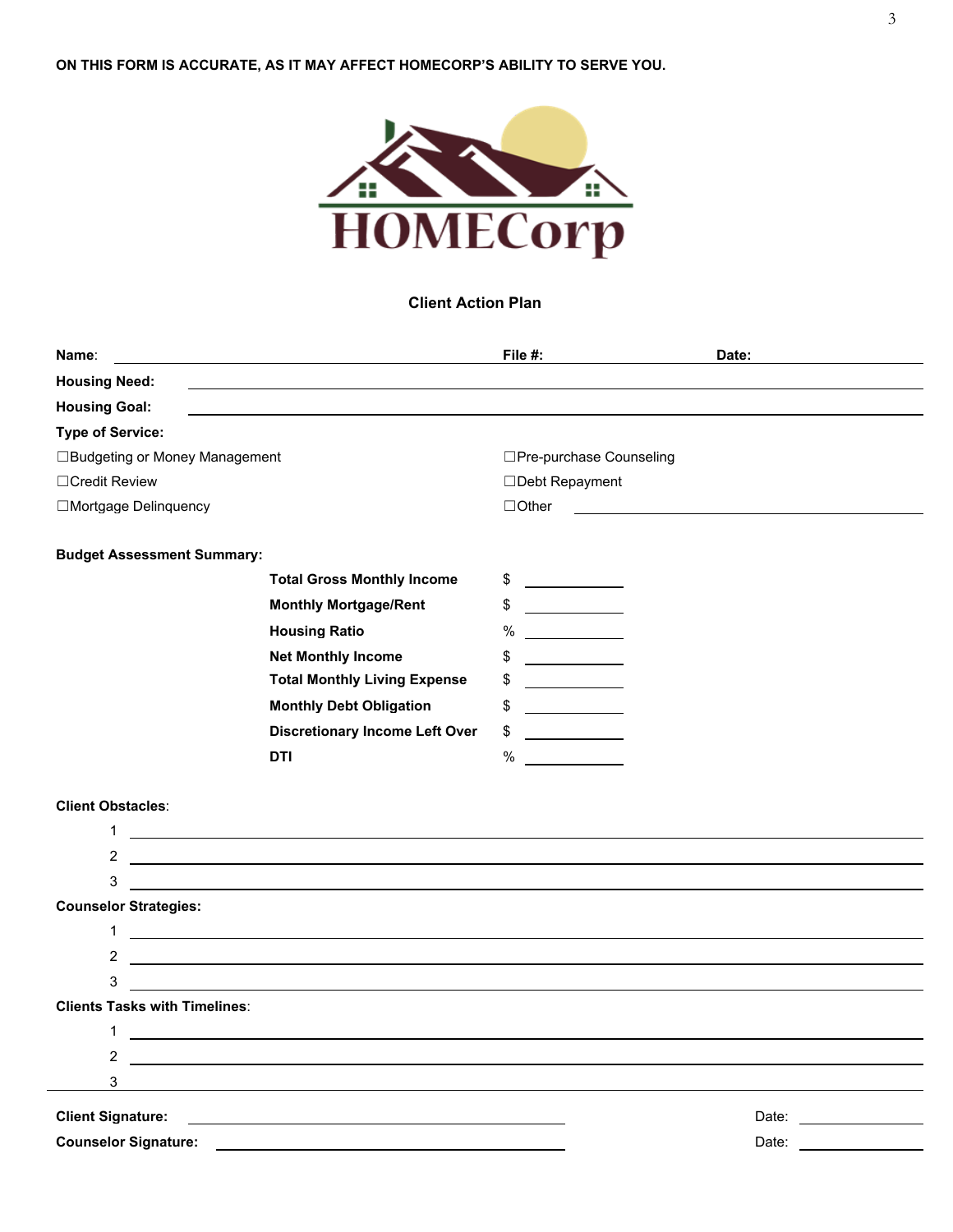

#### **HOMECORP PRIVACY POLICY**

*NOTE: If you have an impairment, disability, language barrier, or otherwise require an alternative means of completing this form or accessing information about housing counseling, please talk to your housing counselor about arranging alternative accommodations.*

Homes of Montclair Ecumenical Corp. (HOMECorp) is committed to assuring the privacy of individuals and/or families who have contacted us for assistance. We realize that the concerns you bring to us are highly personal in nature. We assure you that all personal information shared orally and/or in writing will be managed within ethical and legal considerations. Additionally, we want you to understand how we use the personal information we collect about you. Please carefully review this notice as it describes our policy regarding the collection and disclosure of your nonpublic, personal information.

#### **What is nonpublic, personal information?**

• Information that identifies an individual personally and is not otherwise publically available information, such as your Social Security Number or demographic data such as your race and ethnicity

• Includes personal financial information such as credit history, income, employment history, financial assets, bank account information and financial debts

#### **What personal information does HOMECorp collect about you?**

We collect personal information about you from the following sources:

- Information that you provide on applications, forms, email, or verbally
- Information about your transactions with us, our affiliates, or others
- Information we receive from your creditors or employment references
- Credit Reports

#### **What categories of information do we disclose and to whom?**

We may disclose the following personal information to financial service providers (such as companies providing home mortgages), Federal, State, and nonprofit partners for program review, monitoring, auditing, research, and/or oversight purposes, and/or any other pre-authorized individual and/or organization.

The types of information we disclose are as follows:

• Information you provide on applications/forms or other forms of communication. This information may include your name, address, Social Security Number, employer, occupation, account numbers, assets, expenses, and income.

• Information about your transactions with us, our affiliates, or others; such as your account balance, monthly payment, payment history, and method of payment.

• Information we receive from a consumer credit reporting agency; such as your credit bureau reports, your credit and payment history, your credit scores, and/or your creditworthiness.

• We do not sell or rent your personal information to any outside entity.

• We may share anonymous, aggregated case file information; but this information may not be disclosed in a manner that would personally identify you in any way. This is done in order to evaluate our program, gather valuable research information, and/or design future programs.

• We may also disclose personal information about you to third parties as permitted by law.

#### **How is your personal information secured?**

We restrict access to your nonpublic personal information to HOMECorp employees who need to know that information in order to perform their housing counseling duties. We maintain physical, electronic, and procedural safeguards that comply with federal regulations to guard your nonpublic personal information; and we train our staff to safeguard client information and prevent unauthorized access, disclosure, or use.

#### **Opting Out of Certain Disclosures**

You may direct HOMECorp to *not* disclose your nonpublic personal information to third parties (other than disclosures made to project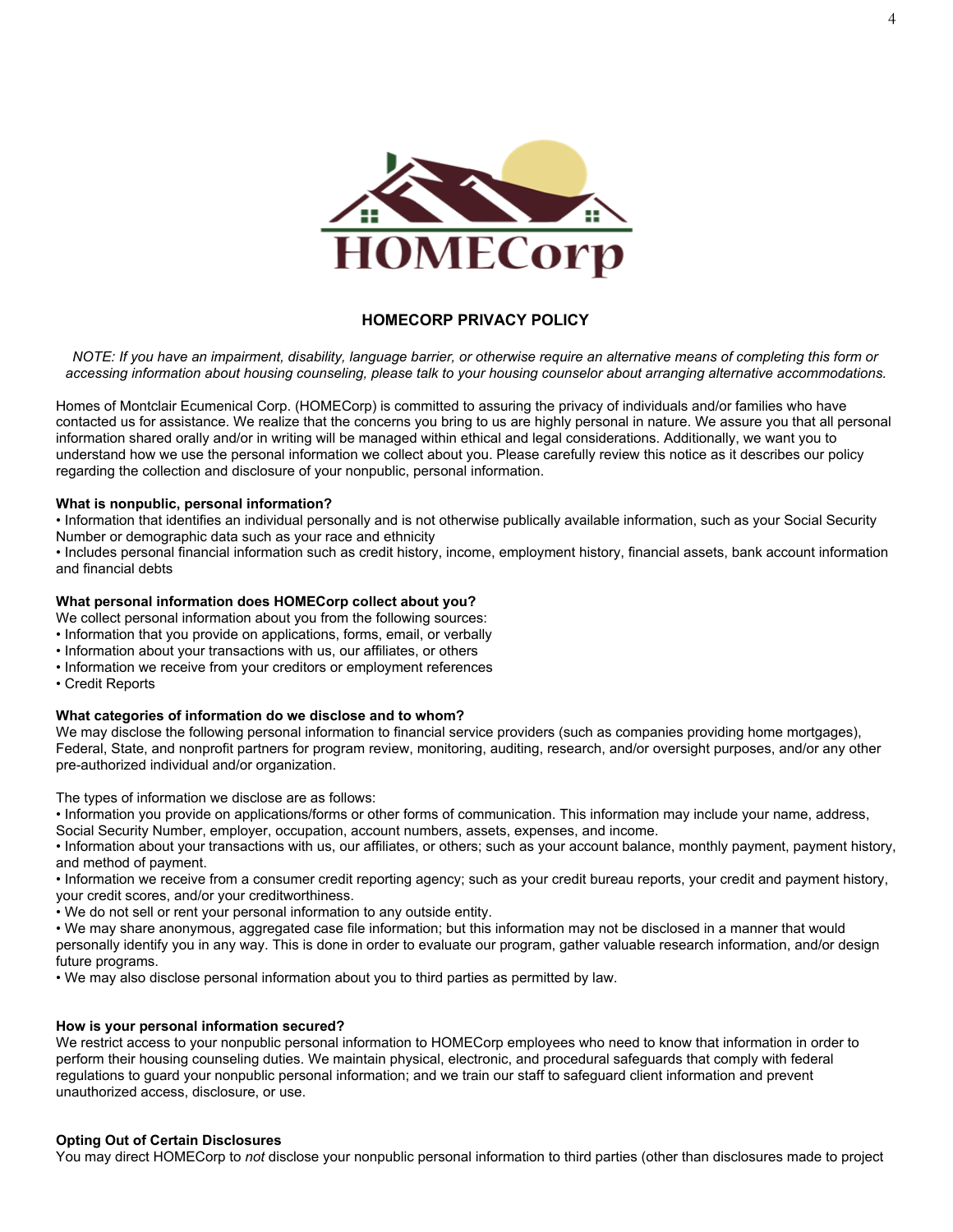partners and those permitted by law). However, if you choose to opt out, we will not be able to answer any questions from your creditors, which may limit HOMECorp's ability to provide services such as foreclosure prevention counseling. If you choose to opt-out, please sign below under the "Opt-Out" clause. If you choose to release your information as stipulated in this Privacy Policy, sign under the "Release" clause. You may change your decision any time by contacting our agency.

**OPT-OUT**: **I request that HOMECorp make no disclosures of my nonpublic personal information to third parties other than project partners and those permitted by law. By choosing this option, I understand that HOMECorp will NOT be able to answer any questions from my creditors. I understand that I may change my decision any time by contacting HOMECorp.**

Name 1 (Printed) **Signature** Date Date Date Date

Name 2 (Printed) **Date Canadian Contract Contract Contract Contract Contract Contract Contract Contract Contract Contract Contract Contract Contract Contract Contract Contract Contract Contract Contract Contract Contract** 

**RELEASE: I hereby authorize HOMECorp to release nonpublic personal information it obtains about me to my creditors and any third parties necessary to provide me with the services I requested. I acknowledge that I have read and understand the above privacy practices and disclosures.**

\_\_\_\_\_\_\_\_\_\_\_\_\_\_\_\_\_\_\_\_\_\_\_\_\_\_\_\_\_\_\_ \_\_\_\_\_\_\_\_\_\_\_\_\_\_\_\_\_\_\_\_\_\_\_\_\_\_\_\_\_\_\_\_\_\_\_ \_\_\_\_\_\_\_\_\_\_\_\_

\_\_\_\_\_\_\_\_\_\_\_\_\_\_\_\_\_\_\_\_\_\_\_\_\_\_\_\_\_\_\_ \_\_\_\_\_\_\_\_\_\_\_\_\_\_\_\_\_\_\_\_\_\_\_\_\_\_\_\_\_\_\_\_\_\_\_ \_\_\_\_\_\_\_\_\_\_\_

\_\_\_\_\_\_\_\_\_\_\_\_\_\_\_\_\_\_\_\_\_\_\_\_\_\_\_\_\_\_\_ \_\_\_\_\_\_\_\_\_\_\_\_\_\_\_\_\_\_\_\_\_\_\_\_\_\_\_\_\_\_\_\_\_\_\_ \_\_\_\_\_\_\_\_\_\_\_\_ Name 1 (Printed) **Date Contract Contract Contract Contract Contract Contract Contract Contract Contract Contract Contract Contract Contract Contract Contract Contract Contract Contract Contract Contract Contract Contract** 

\_\_\_\_\_\_\_\_\_\_\_\_\_\_\_\_\_\_\_\_\_\_\_\_\_\_\_\_\_\_\_ \_\_\_\_\_\_\_\_\_\_\_\_\_\_\_\_\_\_\_\_\_\_\_\_\_\_\_\_\_\_\_\_\_\_\_ \_\_\_\_\_\_\_\_\_\_\_

Name 2 (Printed) **Signature** Signature **Date** Date **Date** Date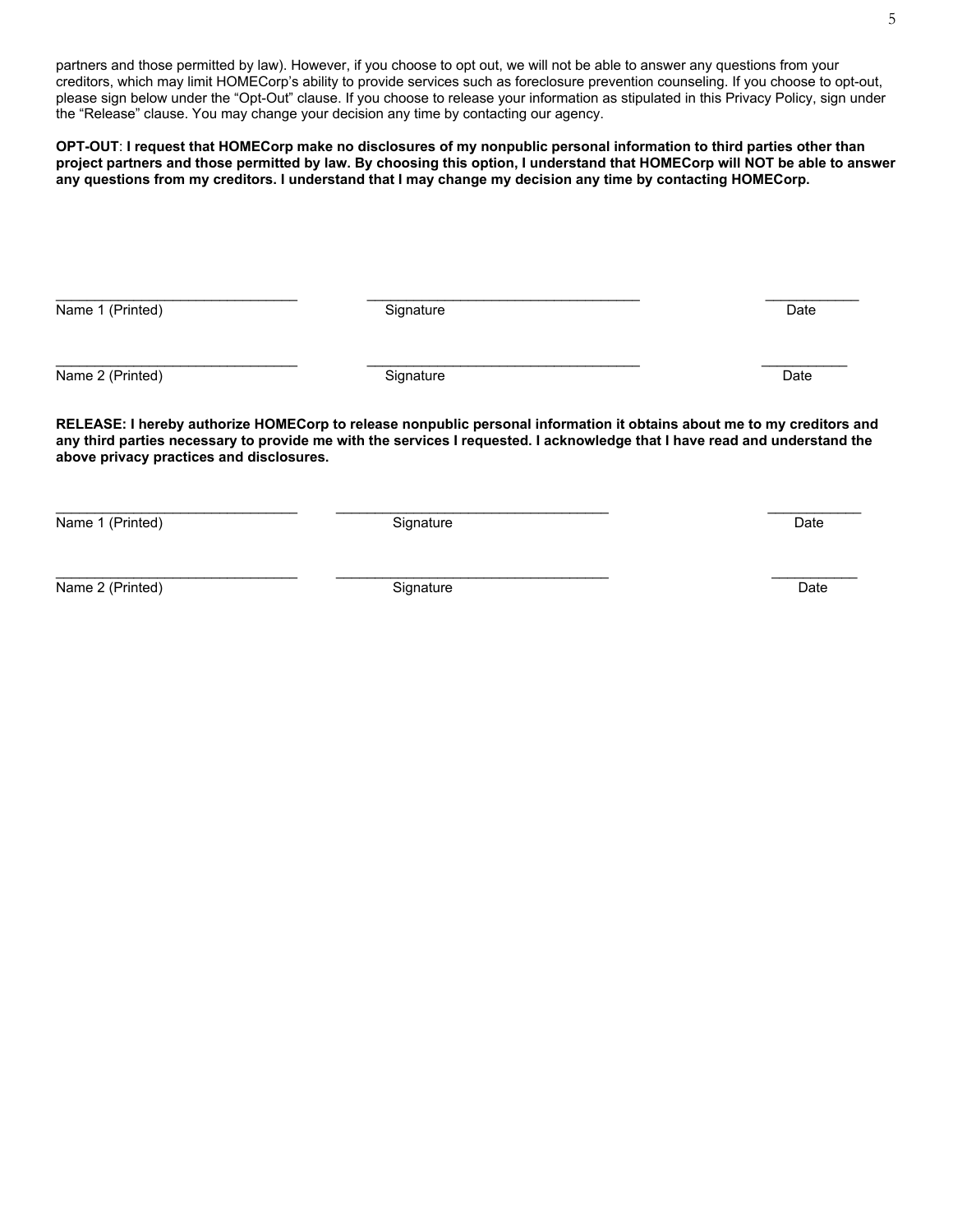

#### **HOMECORP DISCLOSURE FORM**

*NOTE: If you have an impairment, disability, language barrier, or otherwise require an alternative means of completing this form or accessing information about housing counseling, please talk to your housing counselor about arranging alternative accommodations.* About Us and Program Purpose: HOMECorp is a nonprofit community based housing and financial counseling agency. We provide free education workshops and an array counseling services including pre-purchase counseling, financial counseling, budget and credit counseling, rental counseling and services for the homeless, including one-on-one and group education classes. We offer referrals and outreach to those impacted by foreclosures. We serve all clients regardless of income, race, color, religion/creed, sex, national origin, age, family status, disability, or sexual orientation/gender identity. HOMECorp owns and manages rental properties. We administer our programs in conformity with local, state, and federal antidiscrimination laws, including the federal Fair Housing Act (42 USC 3600, et seq.). **As a housing counseling program participant in HUD's Housing Counseling Program, please affirm your roles and responsibilities along with the following disclosures and initial, sign, and date the form on the following page.**

Client and Counselor Roles and Responsibilities:

| Counselor's Roles and Responsibilities                                                                                                                                                                                                                                                                                                                                                                                                                                                                                                                                                                                | Client's Roles and Responsibilities                                                                                                                                                                                                                                                                                                                                                                                                                                                                                                                                                        |  |
|-----------------------------------------------------------------------------------------------------------------------------------------------------------------------------------------------------------------------------------------------------------------------------------------------------------------------------------------------------------------------------------------------------------------------------------------------------------------------------------------------------------------------------------------------------------------------------------------------------------------------|--------------------------------------------------------------------------------------------------------------------------------------------------------------------------------------------------------------------------------------------------------------------------------------------------------------------------------------------------------------------------------------------------------------------------------------------------------------------------------------------------------------------------------------------------------------------------------------------|--|
| • Reviewing your housing goal and your finances;<br>which include your income, debts, assets, and<br>credit history.<br>• Preparing a Client Action Plan that lists the steps<br>that you and your counselor will take in order to<br>achieve your housing goal.<br>• Preparing a household budget that will help you<br>manage your debt, expenses, and savings.<br>• Your counselor is not responsible for achieving<br>your housing goal, but will provide quidance and<br>education in support of your goal.<br>• Neither your counselor nor HOMECorp employees,<br>agents or directors may provide legal advice. | • Completing the steps assigned to you in your Client<br>Action Plan.<br>. Providing accurate information about your income,<br>debts, expenses, credit, and employment.<br>• Attending meetings, returning calls, providing<br>requested paperwork in a timely manner.<br>• Notifying HOMECorp or your counselor when changing<br>housing goal.<br>• Attending educational workshop(s) (i.e. pre-purchase<br>counseling workshop) as recommended.<br>• Retaining an attorney if seeking legal advice and/or<br>representation in matters such as foreclosure or<br>bankruptcy protection. |  |
| Termination of Services: Failure to work cooperatively with your housing counselor and/or HOMECorp<br>with result in the discontinuation of counseling services. This includes, but is not limited to, missing<br>three consecutive appointments.                                                                                                                                                                                                                                                                                                                                                                     |                                                                                                                                                                                                                                                                                                                                                                                                                                                                                                                                                                                            |  |
| Initials                                                                                                                                                                                                                                                                                                                                                                                                                                                                                                                                                                                                              |                                                                                                                                                                                                                                                                                                                                                                                                                                                                                                                                                                                            |  |

Agency Conduct: No HOMECorp employee, officer, director, contractor, volunteer, or agent shall undertake any action that might result in, or create the appearance of, administering counseling operations for personal or private gain, provide preferential treatment for any person or organization, or engage in conduct that will compromise our agency's compliance with federal regulations and our commitment to serving the best interests of our clients.

Agency Relationships: HOMECorp has financial affiliation or professional affiliations with Housing and Community Development Network of New Jersey (HCDNNJ) as a sub grantee of its HUD Housing Counseling Program, NeighborWorks America, The State of New Jersey, Essex County, and banks including Investors Bank, TD Bank, Garden State Community Bank and JP Morgan Chase. As a housing counseling program participant, you are not obligated to use the products and services of HOMECorp or our industry partners.

Alternative Services, Programs, and Products & Client Freedom of Choice: HOMECorp has a first-time homebuyer program developed in partnership with Banks, Realtors and Attorneys serving the region. However, you are not obligated to participate in this or other HOMECorp programs and services while you are receiving housing counseling from our agency. You may consider seeking alternative products and services from entities including but limited to the Federal Housing Administration (FHA) for first-time homebuyer loan programs, and local housing counseling agencies, such as, Tri-City People's Corporation or Consumer Credit Counseling Service of New Jersey, Inc. for other first-time homebuyer programs. **You are entitled to choose whatever real estate professionals, lenders, and lending products that best meet your needs.**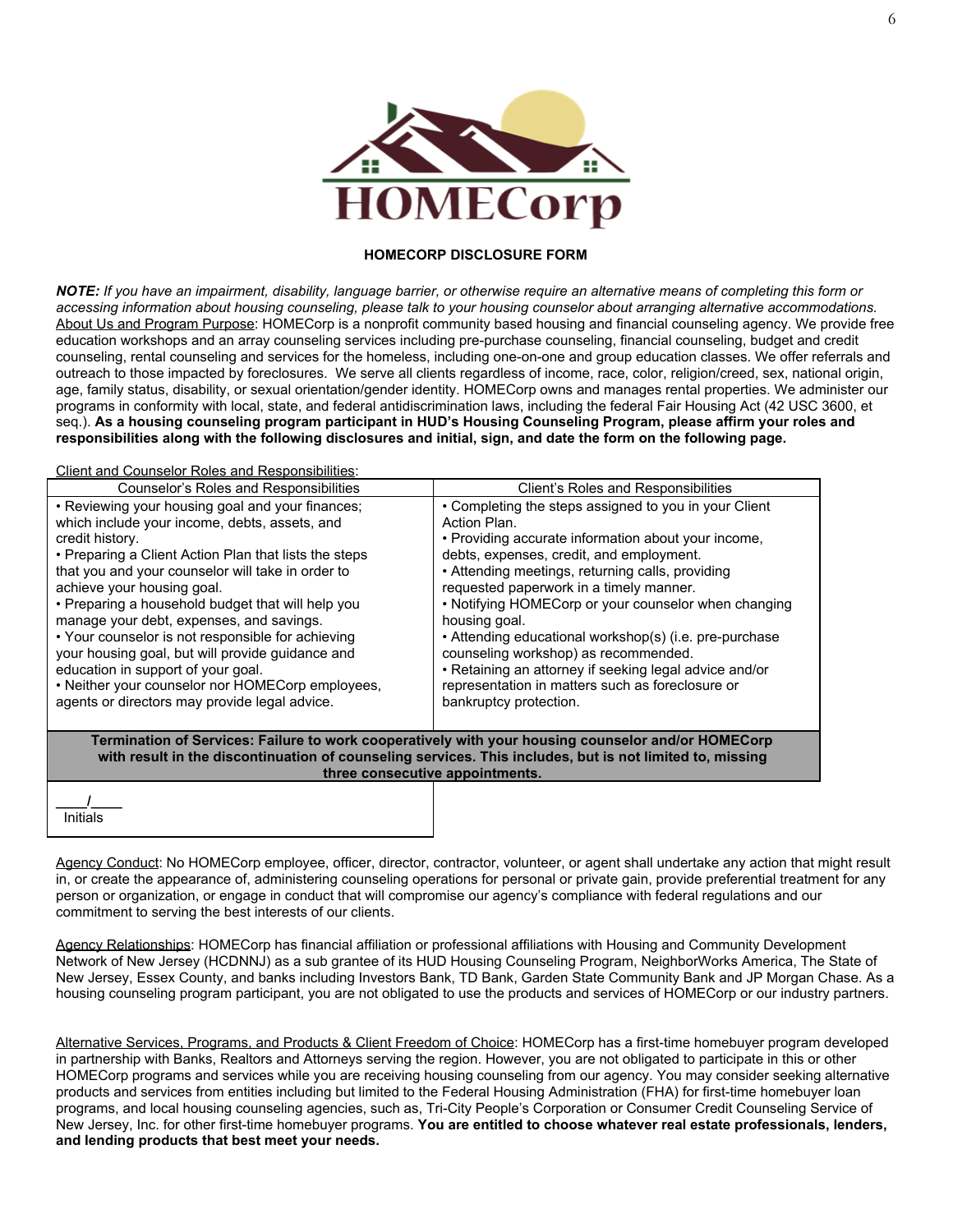Referrals and Community Resources: You will be provided a community resource list which outlines the county and regional services available to meet a variety of needs, including utilities assistance, emergency shelter, transitional housing, food banks, and legal aid assistance. This list also identifies alternative agencies that provide services, programs, or products identical to those offered by

#### **HOMECorp and its exclusive partners and affiliates.**

#### **Privacy Policy: I/we acknowledge that I/we received a copy of HOMECorp's Privacy Policy.**

Errors and Omissions and Disclaimer of Liability: I/we agree HOMECorp, its employees, agents, and directors are not liable for any claims and causes of action arising from errors or omissions by such parties, or related to my participation in HOMECorp counseling; and I hereby release and waive all claims of action against HOMECorp and its affiliates. I have read this document, understand that I have given up substantial rights by signing it, and have signed it freely and without any inducement or assurance of any nature and intend it to be a complete and unconditional release of all liability to the greatest extent allowed by law. If any provision of this document is unenforceable, it shall be modified to the extent necessary to make the provision valid and binding, and the remainder of this document shall remain enforceable to the full extent allowed by law.

Quality Assurance: In order to assess client satisfaction and in compliance with grant funding requirements, HOMECorp, or one of its partners, may contact you during or after the completion of your housing counseling service. You may be requested to complete a survey asking you to evaluate your client experience. Your survey data may be confidentially shared with HOMECorp grantors such as HCDNNJ, HUD or NeighborWorks America.

#### **I/we acknowledge that I/we received, reviewed, and agree to HOMECORP Program Disclosures.**

\_\_\_\_\_\_\_\_\_\_\_\_\_\_\_\_\_\_\_\_\_\_\_\_\_\_\_\_\_\_ \_\_\_\_\_\_\_\_\_\_\_\_\_\_\_\_\_\_\_\_\_\_\_\_\_\_\_\_\_\_\_\_\_\_\_ \_\_\_\_\_\_\_\_\_\_\_ **Name 1** Date Date Date of the Structure Signature Construction of the Date Date Date Date Date \_\_\_\_\_\_\_\_\_\_\_\_\_\_\_\_\_\_\_\_\_\_\_\_\_\_\_\_\_\_ \_\_\_\_\_\_\_\_\_\_\_\_\_\_\_\_\_\_\_\_\_\_\_\_\_\_\_\_\_\_\_\_\_\_\_ \_\_\_\_\_\_\_\_\_\_\_ **Name 2 Signature** Date \_\_\_\_\_\_\_\_\_\_\_\_\_\_\_\_\_\_\_\_\_\_\_\_\_\_\_\_\_\_ \_\_\_\_\_\_\_\_\_\_\_\_\_\_\_\_\_\_\_\_\_\_\_\_\_\_\_\_\_\_\_\_\_\_\_ \_\_\_\_\_\_\_\_\_\_\_ **Counselor Name** Date **Signature Signature Signature Date Date Date** Date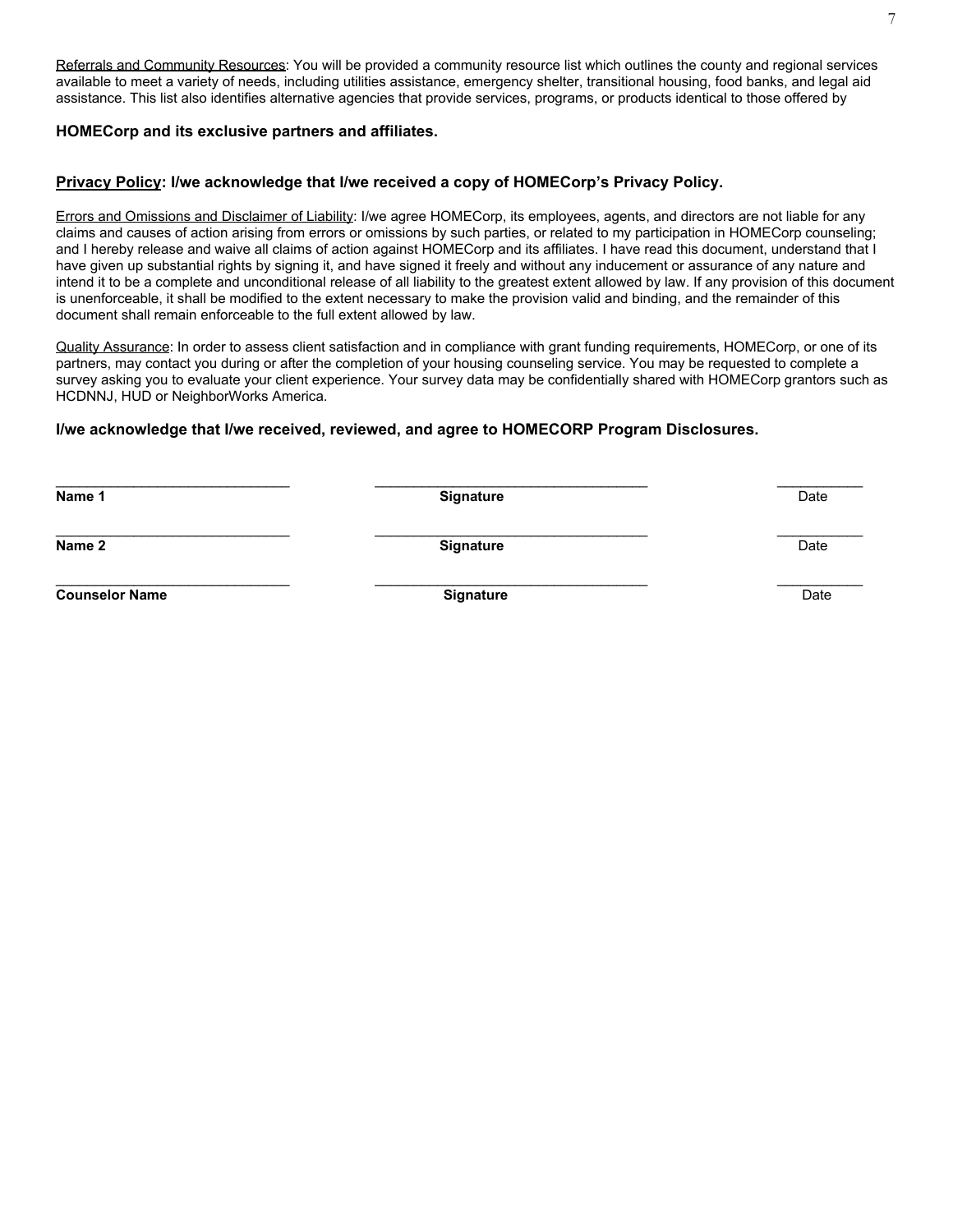

## **MONTHLY BUDGET WORKSHEET**

**Monthly Bills/Expenses Monthly Payments (estimates)**

| Monthly Mortgage/Rent                      |  |
|--------------------------------------------|--|
| Property Tax                               |  |
| Home Insurance                             |  |
| Water bill                                 |  |
| Cable Bill (includes; telephone, internet) |  |
| Cell Phone                                 |  |
| Health Insurance                           |  |
| Credit cards                               |  |
| Personal loan                              |  |
| Student loan                               |  |
| Car Ioan                                   |  |
| Car insurance                              |  |
| Groceries                                  |  |
| lunch                                      |  |
| Household Cleaning supplies                |  |
| Dry Cleaning/Laundry                       |  |
| ETC.;                                      |  |
| ETC.;                                      |  |

### **Borrower's Signature: \_\_\_\_\_\_\_\_\_\_\_\_\_\_\_\_\_\_\_\_\_\_\_\_\_\_\_\_\_\_\_\_\_\_\_\_\_\_\_\_\_\_\_\_\_\_\_\_\_\_\_\_\_\_\_\_\_**

**Counselor's Signature: \_\_\_\_\_\_\_\_\_\_\_\_\_\_\_\_\_\_\_\_\_\_\_\_\_\_\_\_\_\_\_\_\_\_\_\_\_\_\_\_\_\_\_\_\_\_\_\_\_\_\_\_\_\_\_\_**

**Date: \_\_\_**\_\_\_\_\_\_\_\_\_\_\_\_\_\_\_\_\_\_\_\_\_\_\_\_\_\_\_\_\_\_\_\_\_\_\_\_\_\_\_\_\_\_\_\_\_\_\_\_\_\_\_\_\_\_\_\_\_